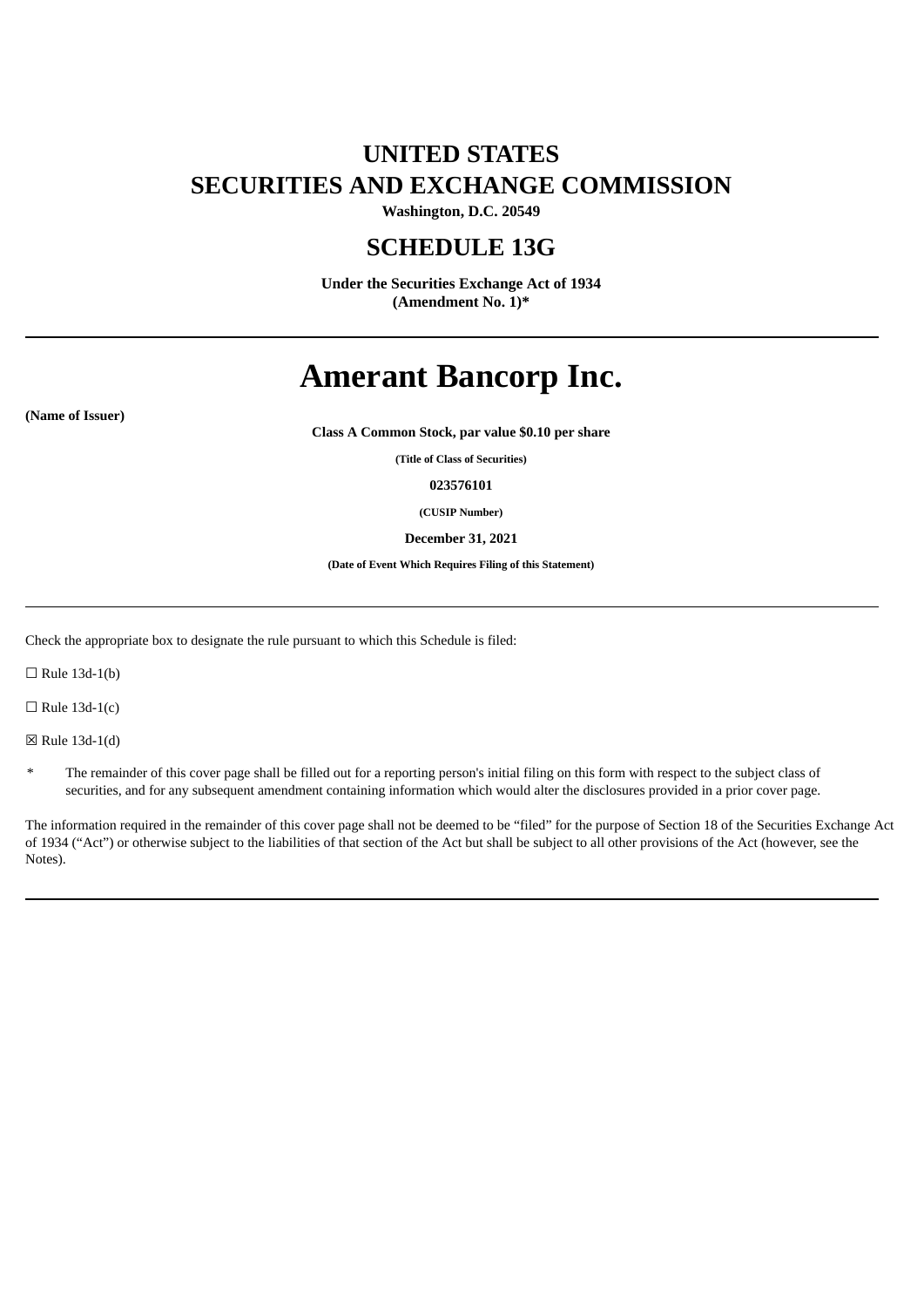| $\mathbf{1}$                                                                                                                                                   | Names of Reporting Persons                                                                       |   |                                                              |  |  |
|----------------------------------------------------------------------------------------------------------------------------------------------------------------|--------------------------------------------------------------------------------------------------|---|--------------------------------------------------------------|--|--|
|                                                                                                                                                                | Miguel A. Capriles L.                                                                            |   |                                                              |  |  |
| 2                                                                                                                                                              | Check the Appropriate Box if a Member of a Group (See Instructions)<br>$(a) \square (b) \square$ |   |                                                              |  |  |
| 3                                                                                                                                                              | <b>SEC Use Only</b>                                                                              |   |                                                              |  |  |
| $\overline{4}$                                                                                                                                                 | Citizenship or Place of Organization                                                             |   |                                                              |  |  |
|                                                                                                                                                                | Venezuela                                                                                        |   |                                                              |  |  |
|                                                                                                                                                                | Number of                                                                                        | 5 | <b>Sole Voting Power</b>                                     |  |  |
| <b>Shares</b><br><b>Beneficially</b>                                                                                                                           |                                                                                                  |   | 599,985.50                                                   |  |  |
|                                                                                                                                                                | Owned by<br>Each                                                                                 | 6 | <b>Shared Voting Power</b>                                   |  |  |
|                                                                                                                                                                | Reporting                                                                                        |   | 830,636.50                                                   |  |  |
|                                                                                                                                                                | Person With                                                                                      | 7 | Sole Dispositive Power                                       |  |  |
|                                                                                                                                                                |                                                                                                  |   |                                                              |  |  |
|                                                                                                                                                                |                                                                                                  |   | 1,025,825.50 (1)                                             |  |  |
|                                                                                                                                                                |                                                                                                  | 8 | <b>Shared Dispositive Power</b>                              |  |  |
|                                                                                                                                                                |                                                                                                  |   | 1,415,768.50 (2)                                             |  |  |
| $\boldsymbol{9}$                                                                                                                                               |                                                                                                  |   | Aggregate Amount Beneficially Owned By Each Reporting Person |  |  |
|                                                                                                                                                                | 2,441,594 (3)                                                                                    |   |                                                              |  |  |
| 10                                                                                                                                                             | Check if the Aggregate Amount in Row (9) Excludes Certain Shares (See Instructions) $\Box$       |   |                                                              |  |  |
| 11                                                                                                                                                             | Percent Of Class Represented by Amount in Row (9)                                                |   |                                                              |  |  |
|                                                                                                                                                                | $6.93\%$ (4)                                                                                     |   |                                                              |  |  |
| 12                                                                                                                                                             | Type of Reporting Person (See Instructions)                                                      |   |                                                              |  |  |
|                                                                                                                                                                |                                                                                                  |   |                                                              |  |  |
| IN                                                                                                                                                             |                                                                                                  |   |                                                              |  |  |
| $(1)$ These shares include 425,840 shares of Class A non-voting common stock.<br>$(2)$ These shares include 585,132 shares of Class A non-voting common stock. |                                                                                                  |   |                                                              |  |  |
| (3) These shares include 1,010,972 shares of Class A non-voting common stock. See Item 4.                                                                      |                                                                                                  |   |                                                              |  |  |
| $(4)$ Calculated based upon the number of shares outstanding as of January 31, 2022: 35,231,202 shares of Class A common stock.                                |                                                                                                  |   |                                                              |  |  |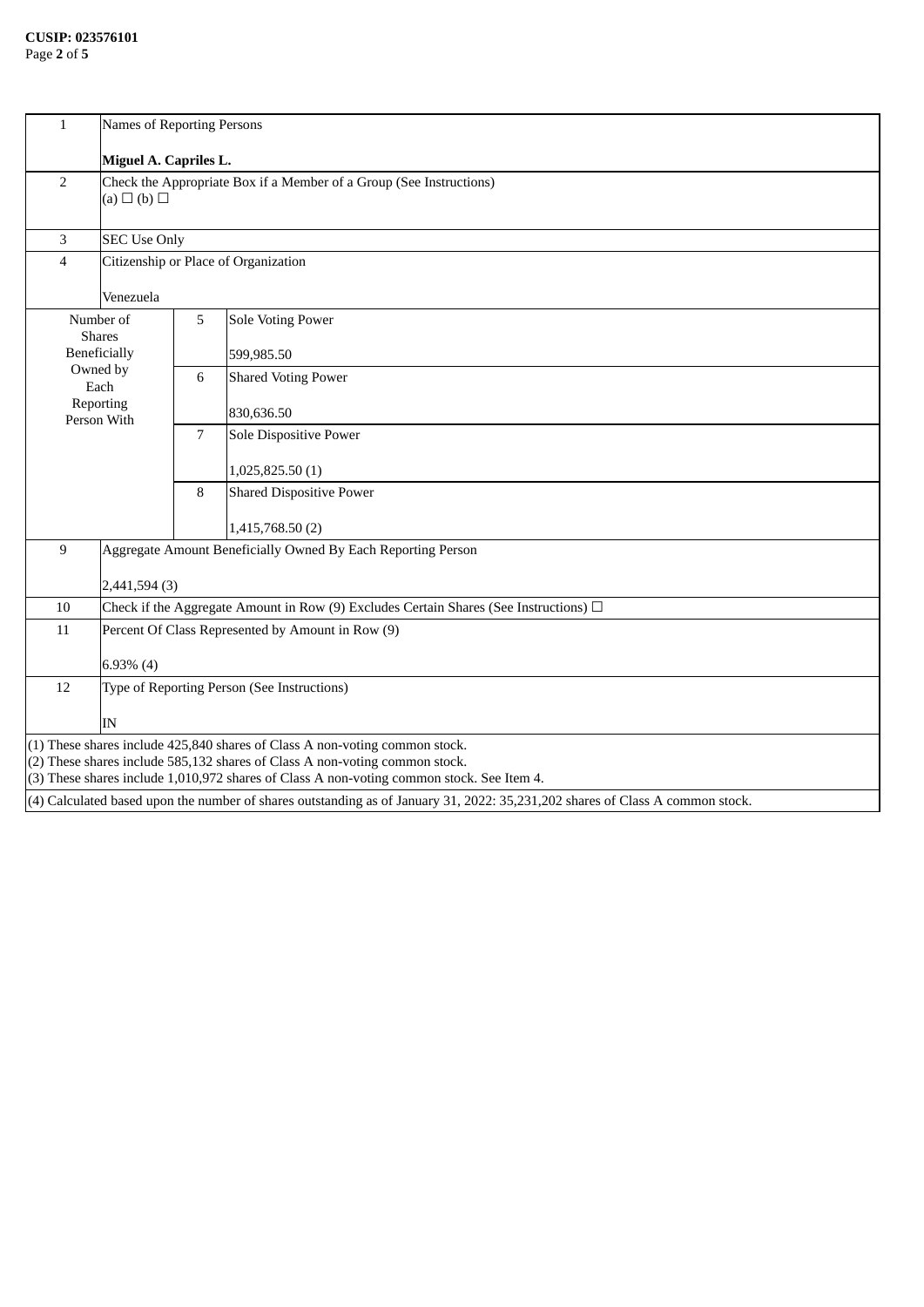#### *Explanatory Note*

This Amendment No. 1 (this "Amendment") amends, in its entirety, the Schedule 13G filed on February 14, 2019 by Miguel A. Capriles L.On November 18, 2021, the issuer completed a clean-up merger (the "Merger") under which the shares of the Issuer's Class B common stock were automatically converted into the Issuer's shares of Class A voting common stock, provided, however, that if any Person, together with its Affiliates (as such terms were defined in the merger agreement), would own, of record or as a beneficial owner, more than 8.9% of the outstanding shares of Class A voting common stock following the Merger (the "Cap"), such Person's shares of Class A voting common stock were to be converted into shares of Class A non-voting common stock, solely with respect to holdings that would be in excess of the Cap. This Amendment reflects the effect of the Merger on the number of Shares beneficially owned by the reporting person.

The shares of Class A non-voting common stock are convertible into one (1) share of Class A voting common stock: (i) at any time or from time to time, provided that upon such conversion the holder, together with all Affiliates of the holder, will not own or control in the aggregate more than the Cap; or (ii) automatically on the date a holder of Class A non-voting common stock transfers any shares of Class A non-voting common stock to a non-Affiliate of the holder in a Permissible Transfer, as that term is defined in the Issuer's Second Amended and Restated Articles of Incorporation.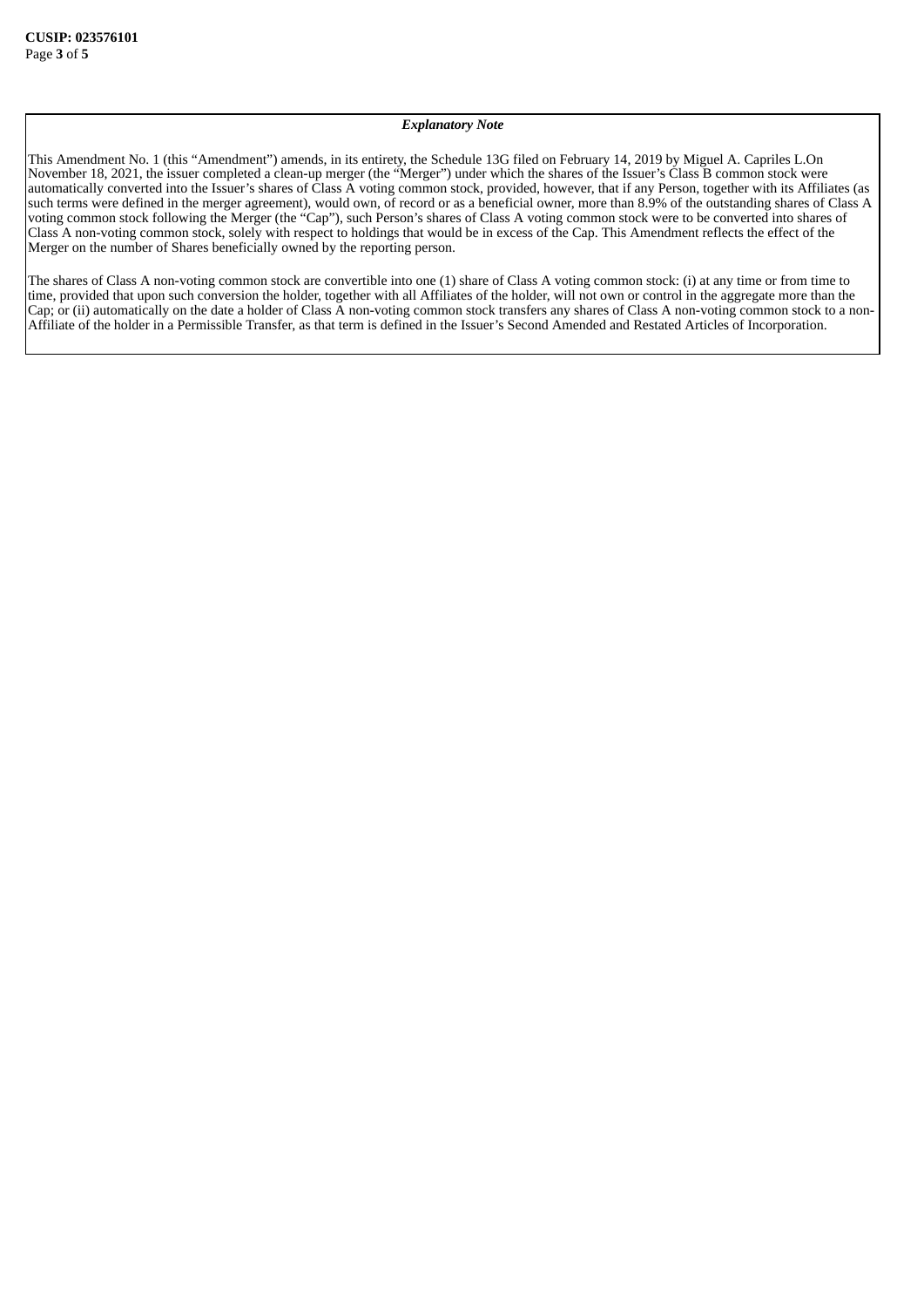#### **CUSIP: 023576101** Page **4** of **5**

#### **Item 1.**

**(a)** Name of Issuer Amerant Bancorp Inc.

**(b)** Address of Issuer's Principal Executive Offices 220 Alhambra Circle Coral Gables, Florida 33134

#### **Item 2.**

- **(a) Name of Person Filing**: Miguel A. Capriles L.
- **(b) Address or Principal Business Office or, if None, Residence**: 220 Alhambra Circle, Coral Gables, Florida 33134
- **(c) Citizenship**: Venezuela
- **(d) Title of Class of Securities**: Class A Common Stock, par value \$0.10 per share ("Class A Shares")
- **(e) CUSIP Number**: 023576101

#### Item 3. If this Statement is Filed Pursuant to §§ 240.13d-1(b) or 240.13d-2(b) or (c), Check Whether the Person Filing is a:

- **(a)** ☐ Broker or dealer registered under section 15 of the Act (15 U.S.C. 78o);
- **(b)**  $\Box$  Bank as defined in section 3(a)(6) of the Act (15 U.S.C. 78c);
- **(c)**  $\Box$  Insurance company as defined in section 3(a)(19) of the Act (15 U.S.C. 78c);
- **(d)** ☐ Investment company registered under section 8 of the Investment Company Act of 1940 (15 U.S.C 80a-8);
- **(e)**  $\Box$  An investment adviser in accordance with §240.13d-1(b)(1)(ii)(E);
- **(f)**  $\Box$  An employee benefit plan or endowment fund in accordance with §240.13d-  $1(b)(1)(ii)(F);$
- **(g)**  $\Box$  A parent holding company or control person in accordance with §240.13d- 1(b)(1)(ii)(G);
- **(h)** ☐ A savings associations as defined in Section 3(b) of the Federal Deposit Insurance Act (12 U.S.C. 1813);
- (i)  $\Box$  A church plan that is excluded from the definition of an investment company under section  $3(c)(14)$  of the Investment Company Act of 1940 (15 U.S.C. 80a-3);
- (j)  $\Box$  A non-U.S. institution in accordance with §240.13d-1(b)(1)(ii)(J);
- **(k)** ☐ Group, in accordance with §240.13d-1(b)(1)(ii)(K). If filing as a non-U.S. institution in accordance with §240.13d-1(b)(1)(ii)(J), please specify the type of institution: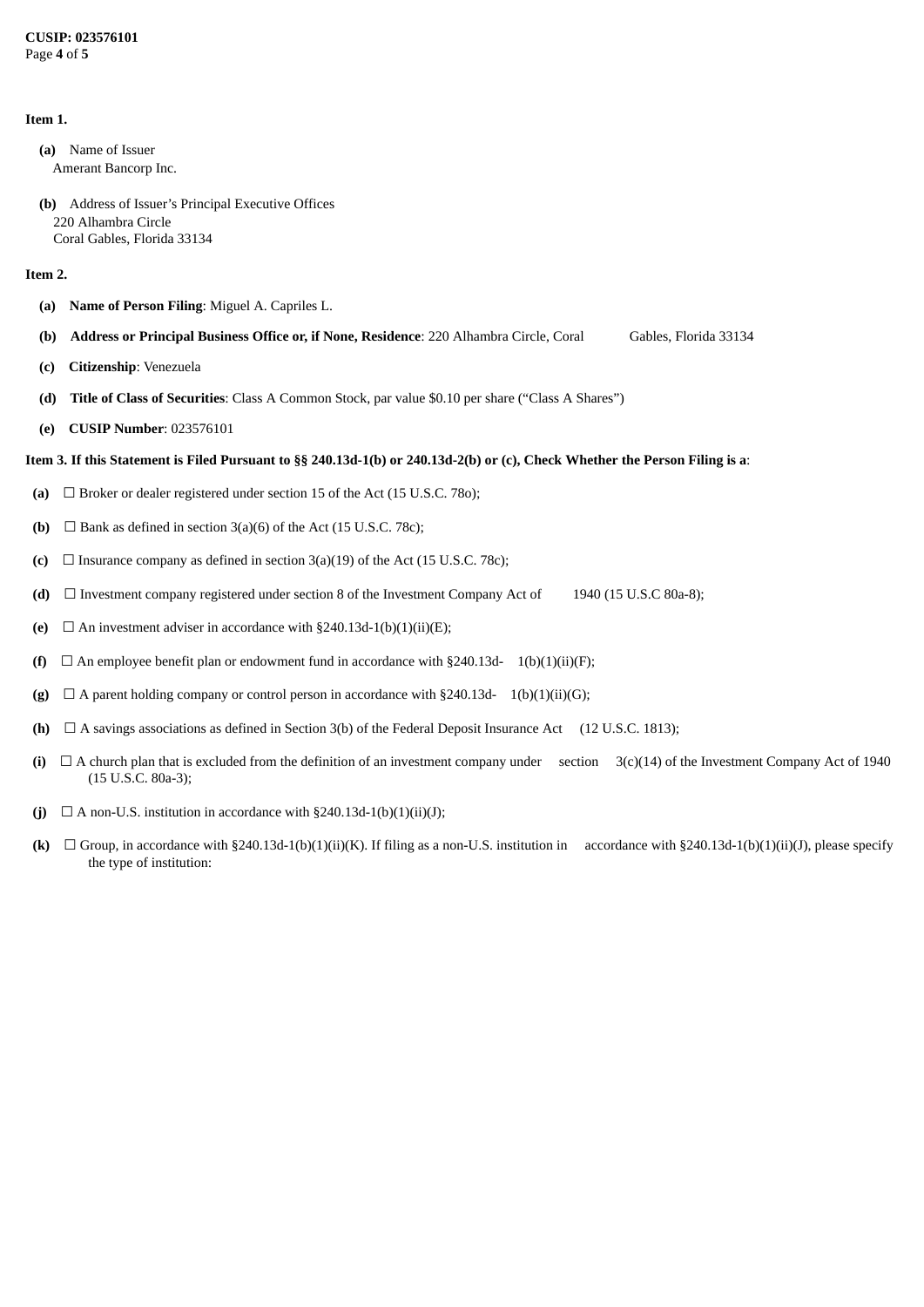#### **Item 4. Ownership.**

Provide the following information regarding the aggregate number and percentage of the class of securities of the issuer identified in Item 1.

- **(a) Amount beneficially owned**. 2,441,594 shares of Class A common stock. Mr. Capriles disclaims beneficial ownership of 1,415,768.50 shares of Class A common stock as to which he has no economic interest therein.
- **(b) Percent of class**. 6.93%. Calculated based upon the number of shares outstanding as of January 31, 2022: 35,231,202 shares of Class A common stock.
- **(c) Number of shares as to which the person has**:

|       | Sole power to vote or direct the vote                       | 599,985.50   |
|-------|-------------------------------------------------------------|--------------|
| (ii)  | Shared power to vote or to direct the vote                  | 830.636.50   |
| (iii) | Sole power to dispose or to direct the disposition of (1)   | 1,025,825.50 |
| (iv)  | Shared power to dispose or to direct the disposition of (2) | 1.415.768.50 |

(1) These shares include 425,840 shares of Class A non-voting common stock.

(2) These shares include 585,132 shares of Class A non-voting common stock.

## **Item 5. Ownership of 5 Percent or Less of a Class.**

Not applicable.

#### **Item 6. Ownership of More than 5 Percent on Behalf of Another Person.**

Other persons have the right to receive or the power to direct the receipt of dividends from, or the proceeds from the sale of, certain of the securities reported herein.

#### Item 7. Identification and Classification of the Subsidiary Which Acquired the Security Being Reported on By the Parent Holding Company or **Control Person.**

Not applicable.

#### **Item 8. Identification and Classification of Members of the Group.**

Not applicable.

#### **Item 9. Notice of Dissolution of Group.**

Not applicable.

#### **Item 10. Certifications.**

Not applicable.